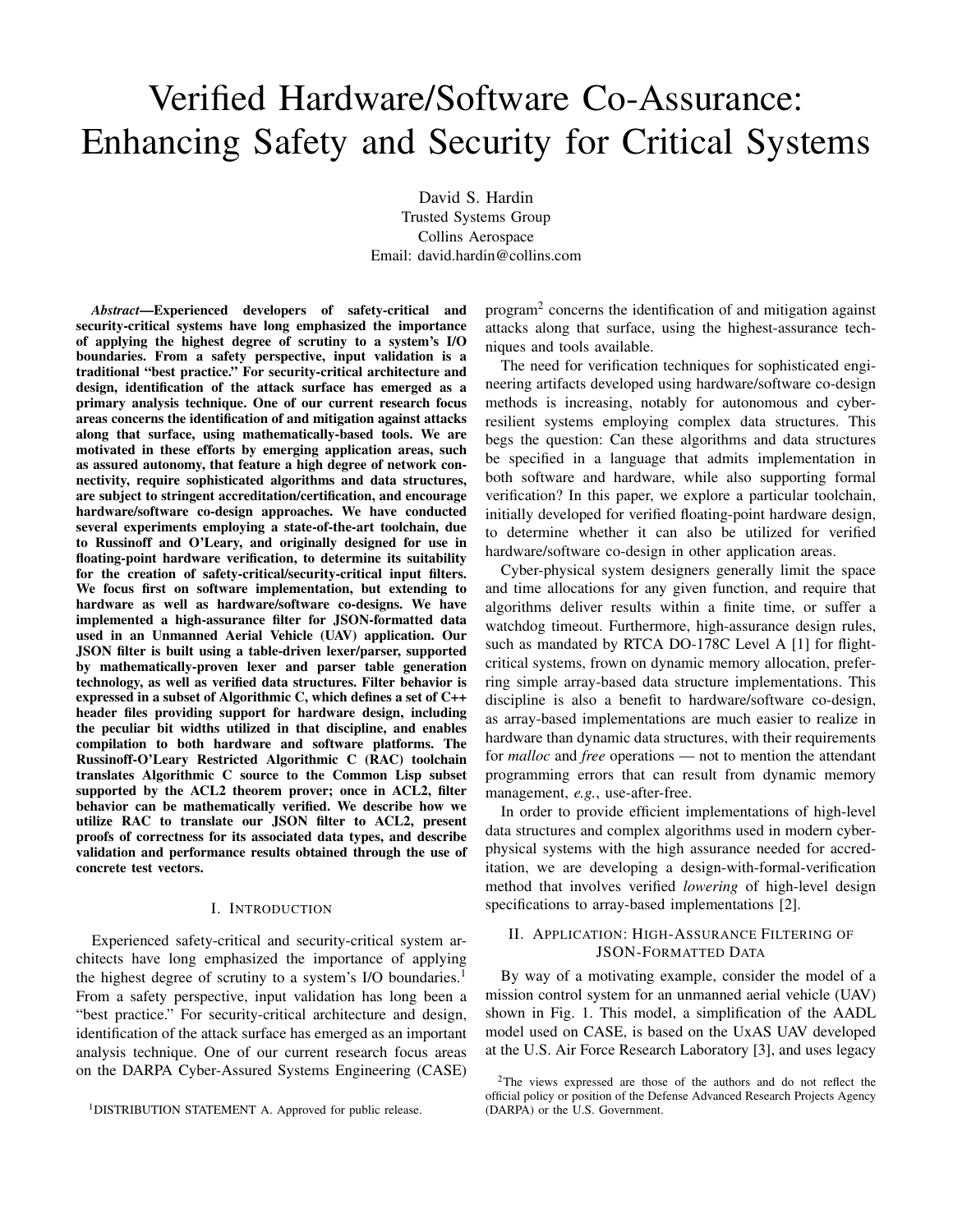

Fig. 1. Simplified model of a UAV mission controller.

components from that system. The two main components of the system are a ground station (GS) and the UAV, which has as subcomponents a radio (RADIO), a flight planner (FPLN), a waypoint manager (WPM), and a flight control computer (FCC). General mission parameters flow from GS to FPLN, by way of the radio link. The flight planner generates the full flight plan—a sequence of waypoints to follow—and sends it to the waypoint manager. The WPM processes a fixed-size window of the next few waypoints to be dealt with by the flight control computer. The FCC is a separate computer which is in charge of actually flying the vehicle, interpreting the waypoints and incoming sensor data and sending directives to adjust control surfaces, etc. As the FCC makes progress, it tells the WPM to advance the window, and also sends back various sensor data to the FPLN, WPM, and potentially the GS via the RADIO.

A first step towards securing such a system is *isolation*: when an untrusted legacy component is compromised or otherwise malfunctions, it must not interfere with the correct execution of other components, or read privileged data from other components through unintended channels. To achieve this, the connections between the components that are explicitly present in design diagrams such as Fig. 1 must be the only communication channels present in the running system. While such isolation can be achieved by running each component on its own physically isolated hardware, we enable miniaturization, reduce cost, and gain flexibility by using the same generalpurpose hardware to run several distinct components. In order to recover isolation in this setting, we host our components on seL4 [4], a verified capability-based microkernel accompanied by formal proof of isolation properties down to the binary level.

While isolation defends against attacks through *unintended* channels, it does nothing to guard against attacks through the *intended* channels. For example, a compromised ground station or radio driver could be used to feed malformed messages that the legacy flight planner is not equipped to handle. This could be exploited to induce crashes, privilege escalation through buffer overflow, etc.

Our goal on the CASE program is that the system designer, having identified the potential for such a vulnerability (our CASE tools provide automated analysis to aid in the detection of such vulnerabilities), should have at her disposal a toolbox of *security-enhancing architectural transformations* for inserting countermeasures into the architecture. These countermeasures should be non-intrusive, reusable and highly trustworthy. They should not modify the (potentially brittle) legacy components of the design — instead, they place security enhancements *around* them. They should also be easy to configure and deploy for the needs of different systems. When we introduce more components into a system, they too potentially become part of the attack surface. Thus, each component inserted by a transformation is accompanied by a formal proof connecting the component's intended behavior with the behavior of its implementation down to the binary level.

The concrete transformation we consider in this paper is *verified filter insertion* [5], which is a pattern to prevent attacks that rely on malformed messages. This transformation is illustrated on the UAV mission control example in Fig. 2. The filter controls the flow of messages on the communication channel, ensuring that only well-formed messages get forwarded from the radio driver to the flight controller, and also that every well-formed message gets forwarded. The precise definition of "well-formed" will vary from design to design; hence, it is a parameter that the system designer can instantiate. In this paper, we consider filters where well-formedness can be decided by adherence to the JSON standard [6].

JSON (JavaScript Object Notation) is a popular lightweight interchange format for structured data. JSON is text-based, and is relatively simple to generate and parse. JSON data payloads are built from two basic primitives: a collection of namevalue pairs, and an ordered list of values. In our use case, a UAV air-ground communications system employs JSON to encode certain messages sent between the UAV and its groundbased control station. For example, a UAV coordinate could be encoded in JSON as:

```
{"lat":42.008, "long":-91.644, "alt":5000}
```
To aid in thwarting cyber attacks, we need to construct a filter component that checks whether a given air-ground message is legal JSON, and rejects any malformed messages. However, as this added filter component could itself contain vulnerabilities (thus *increasing* rather than *decreasing* the attack surface), we need to design said filter in the highest assurance manner possible.

In order to create such a JSON filter, we need to perform both lexical and syntactic level analysis on any candidate JSON message received<sup>3</sup>.

#### *A. Lexical Analysis*

For the lexical level analysis, we have constructed verified tools that generate a verified lexer based on Deterministic Finite-state Automata (DFAs), where the individual lexeme specifications are given as regular expressions [7].

In previous work [5], we generated regular-expression-based filter functions in Higher Order Logic that were then compiled into verified machine code via the facilities of the verified CakeML compiler [8]. This work benefited from a method,

<sup>&</sup>lt;sup>3</sup>Note that we assume that there is some system-defined maximum message size, such that the message to be checked can be held all at once in memory.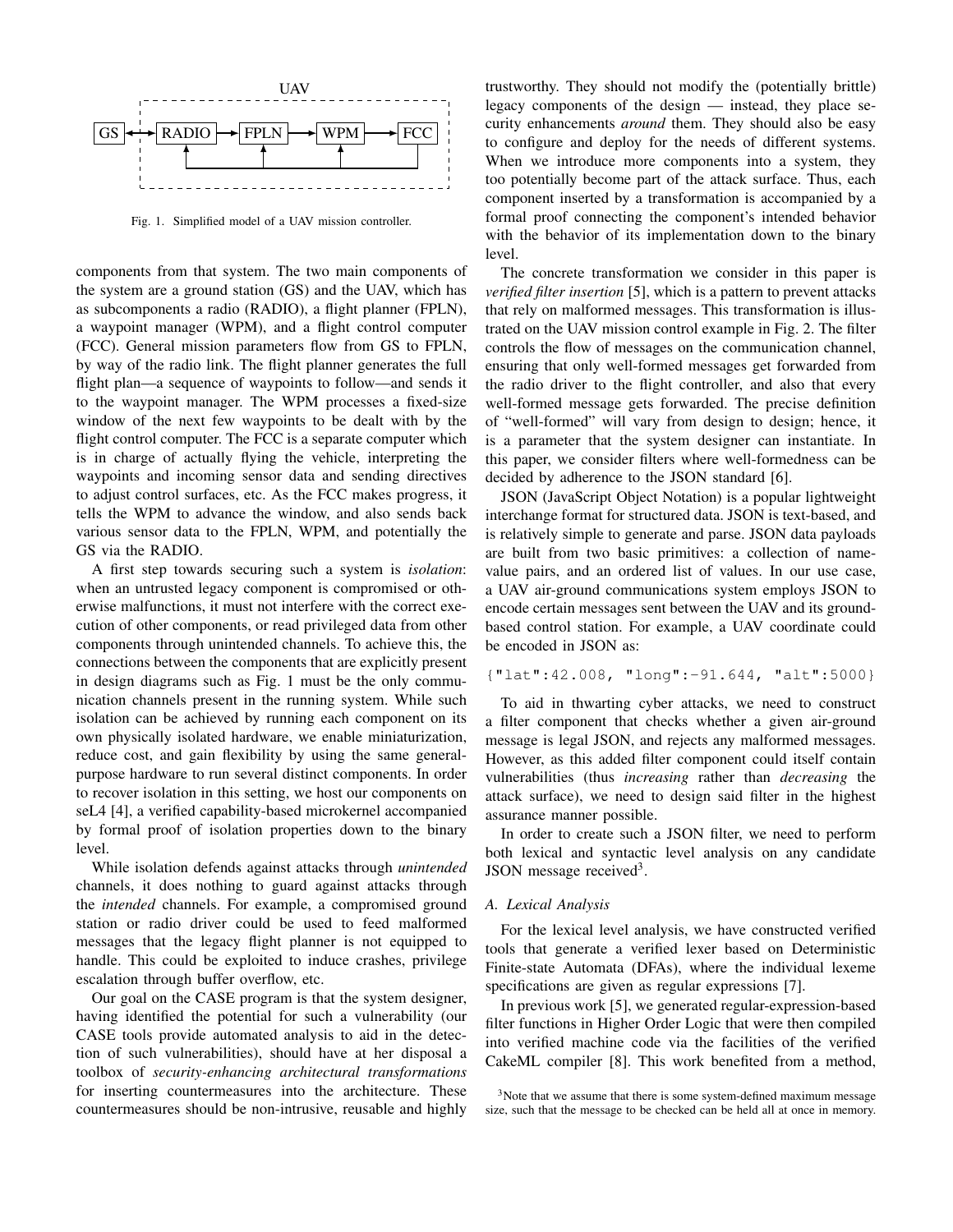

Fig. 2. Simplified model of a UAV mission controller with inserted filter.

developed for the CASE program, to prove liveness properties for non-terminating CakeML programs [9]. In the present work, we wish to experiment with hardware/software codesign utilizing the tools described in Section III, so we have used the same verified DFA tables as generated previously, but have written a simple DFA traverser by hand in a language better-suited for hardware/software co-design; in future work, this traverser code will be automatically generated.

*1) Formalization of Regular Expression Matching:* The semantics of regular expressions,  $\mathcal{L}(-)$ , maps from a regular expression to a formal language (set of strings). Strings are represented as lists of characters. Regular expression operations are described below:

|  | ; empty string                                                                                                                                                                                                                                |
|--|-----------------------------------------------------------------------------------------------------------------------------------------------------------------------------------------------------------------------------------------------|
|  | ; char from set                                                                                                                                                                                                                               |
|  | ; disjunction                                                                                                                                                                                                                                 |
|  | ; concatenation                                                                                                                                                                                                                               |
|  | ; Kleene star                                                                                                                                                                                                                                 |
|  | ; complement                                                                                                                                                                                                                                  |
|  | ; intersection                                                                                                                                                                                                                                |
|  | $= \{\varepsilon\}$<br>$= \{ [x]   x \in P \}$<br>$= \mathcal{L}(r_1) \cup \mathcal{L}(r_2)$<br>$= \mathcal{L}(r_1) \cdot \mathcal{L}(r_2)$<br>$=$ $(\mathcal{L}(r))^*$<br>$=$ $\mathcal{L}(r)$<br>$= \mathcal{L}(r_1) \cap \mathcal{L}(r_2)$ |

The concrete syntax of regular expressions used to specify lexemes in our system is that used by various programming languages. As an example, consider a simple regular expression for a hexadecimal number, where both 0x and 0X hexadecimal prefix indicators are accepted:

 $0(x|X)$ [0-9a-fA-F]+

Here | indicates disjunction, + means "one or more," and [] encloses a set of possible characters. The above regular expression can thus be read as "0 followed by either x or X, followed by one or more characters in the ranges 0 through 9, a through f, or A through F."

*2) Regular Expression Compilation:* A variety of means exist to translate a regular expression to a corresponding DFA. We chose one from Brzozowski [10], who proposed an algorithm that compiles regular expressions directly to DFAs, avoiding low-level automata constructions and treating nonstandard—but useful—boolean operations such as negation and intersection uniformly. The core of the algorithm is an elegant quotient construction identifying regular expressions with DFA states. Recent work [11] has shown that his method often generates minimal DFAs and can be extended to large character sets and character classes.

We have formalized and proved a version of Brzozowski's algorithm in HOL4. The complete HOL4 proof that the

array-based DFA code generated by the Brzozowski method implements the semantics of regular expressions is provided in the HOL4 distribution<sup>4</sup>.

#### *B. Syntactic Analysis*

For syntactic-level analysis, we employ the Vermillion verified LL(1) parser generator due to Lasser, *et. al*. [12], coupled with a parse table traverser hand-written using the toolchain described in Section III. The parse table traverser is a bit more complex than that for the lexer, in that it requires a rule stack; for this, we employ a verified stack component, discussed in Section IV. We also record the rules used as we proceed in a list, allowing us to reconstruct the parse tree later on.

Our LL(1) grammar rules for JSON are presented below. An initial capital letter indicates a nonterminal symbol; the rest are terminals. As before,  $\varepsilon$  designates the empty string. The terminal symbols fls (false), flt (float), int (integer), nul (null), str (string), tru (true), open brace, close brace, open bracket, close bracket, colon, and comma constitute the JSON lexemes produced by the lexer.

|                                 | $Value \rightarrow \{ Pairs \}$ |                                    |                             | $Pairs \rightarrow Pair \; Pair \; PairTl$ |
|---------------------------------|---------------------------------|------------------------------------|-----------------------------|--------------------------------------------|
|                                 | $Value \rightarrow [Elts]$      | PairsTl                            | $\rightarrow$ $\varepsilon$ |                                            |
| $Value \rightarrow str$         |                                 | PairsTl                            |                             | $\rightarrow$ , Pair PairsTl               |
| $Value \rightarrow int$         |                                 |                                    |                             | $Pair \rightarrow str : Value$             |
| $Value \rightarrow \text{ft}$   |                                 | $Elts \longrightarrow \varepsilon$ |                             |                                            |
| $Value \rightarrow \text{tru}$  |                                 | Elts                               |                             | $\rightarrow$ Value EltsTl                 |
| $Value \rightarrow \text{fs}$   |                                 | EltsTl                             | $\rightarrow$ $\varepsilon$ |                                            |
| $Value \rightarrow \text{null}$ |                                 | EltsTl                             |                             | $\rightarrow$ , Value EltsTl               |
| $Pairs \rightarrow \varepsilon$ |                                 |                                    |                             |                                            |

The structure of the overall filter for JSON, including both lexical and syntactic analysis toolchains, is displayed in Fig. 3.

# III. ALGORITHMIC C AND HARDWARE/SOFTWARE CO-ASSURANCE

We take our primary inspiration for hardware/software coassurance from the hardware verification domain. To achieve the highest level of assurance, we need a development language that allows us to specialize designs to hardware or software, and that can be reasoned about using automated formal verification tools. In his *tour de force* book on hardware floating-point formal verification [13], David Russinoff details a 20-year quest to provide mathematical proofs for complex arithmetic hardware utilizing an automated theorem prover,

```
4
In examples/formal-languages/regular.
```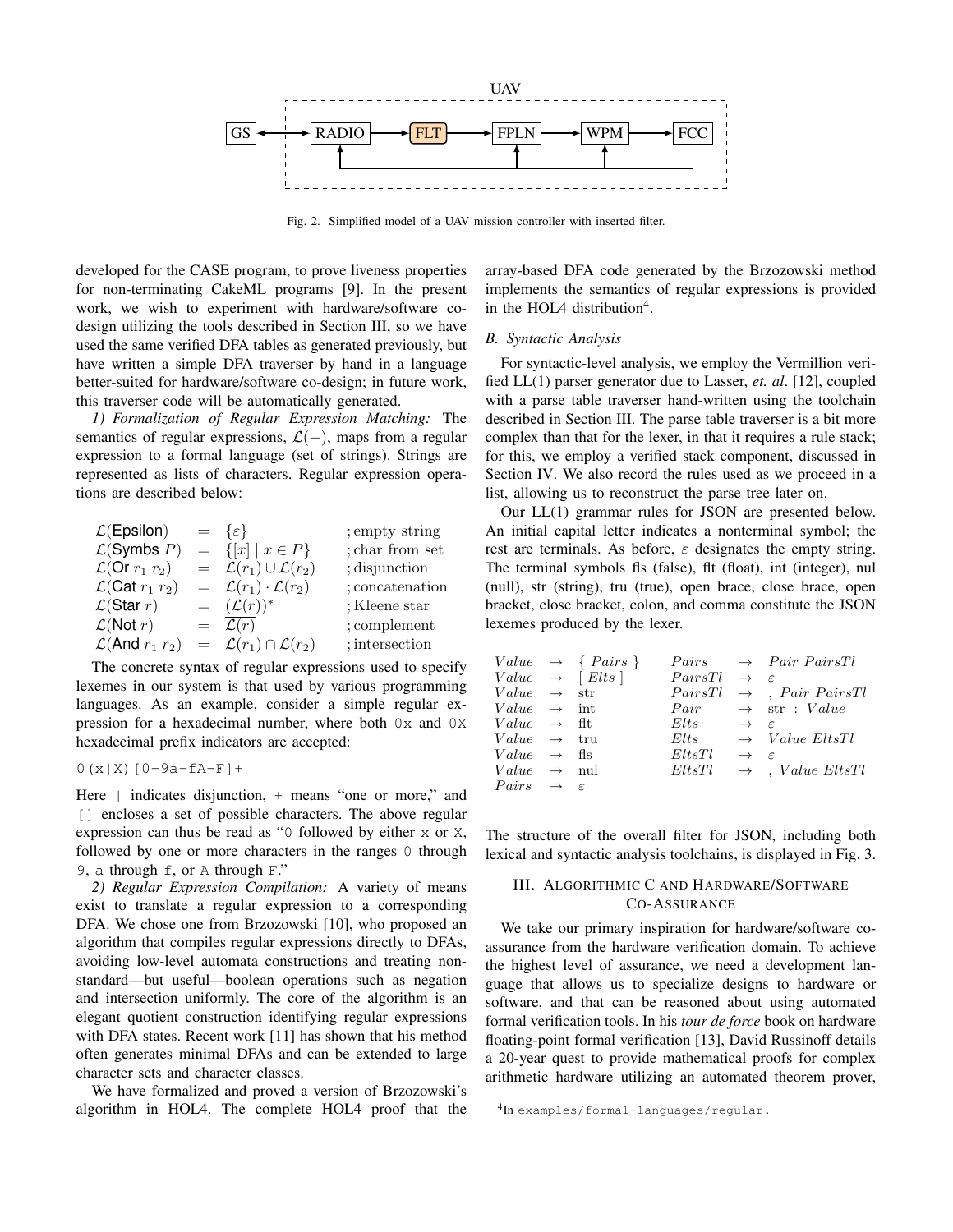

Fig. 3. JSON filter built from hardware/software co-assurance components.

namely ACL2. Russinoff begins by presenting a formalization of modular arithmetic in standard mathematical notation, but backed by ACL2 collections of ACL2 lemmas, called *books* in ACL2 parlance. These *RTL* books are named after the "Register Transfer Logic" artifacts that hardware designers produce using Hardware Description Languages (HDLs); the RTL books are designed to assist in reasoning about the formalization of designs expressed at the level of RTL. After developing progressively more complex arithmetic circuits, Russinoff concludes his text with an exposition of the complete mathematical verification of representative Arm floating-point RTL for addition, multiplication, fused multiply/add, division, and square root. All of the sources and tools described in Russinoff's book are available as part of the ACL2 distribution, so the curious reader can reproduce his proofs.

The development language that Russinoff uses in his text is a subset of Algorithmic C [14]. Algorithmic C entails a set of freely available C++ header files providing support for hardware development, including the peculiar bit widths utilized in floating-point design, and enables compilation to both hardware and software platforms. John O'Leary and David Russinoff have created a toolchain for a subset of Algorithmic C, called Restricted Algorithmic C, or *RAC*. (RAC started as a similar toolchain for SystemC, called MASC [15].) The RAC toolchain accepts RAC source, parses it to an S-expression-based intermediate form, then translates this intermediate to S-expression forms acceptable to ACL2. A simplified view of the RAC toolchain is shown in Fig. 4; for a complete depiction, see Fig. V.1 of [13].

RAC imposes several restrictions on the Algorithmic C developer. The most significant of these is that all RAC function arguments must be pass-by-value, and all functions must be side-effect-free. Additional restrictions apply to loops, *etc*., in order to ease the translation of loops into ACL2 recursion, and so on; see Chapter 15 of [13] for details.  $C++$  loops are translated into ACL2 tail-recursive functions<sup>5</sup>. The translator automatically generates ACL2 *measures* that are used in the proofs of termination that must be performed



Fig. 4. Restricted Algorithmic C (RAC) toolchain.

| #define STK MAX NODE1 16383                                                                                                       |
|-----------------------------------------------------------------------------------------------------------------------------------|
| struct STKNode {<br>i64 val;<br>uil used;<br>uil4 next;<br>$\cdot$                                                                |
| struct STKObj {<br>ui14 nodeHd;<br>ui14 nodeTl;<br>ui14 nodeCount;<br>array <stknode, max="" node1="" stk=""> nodeArr;</stknode,> |

Fig. 5. Stack datatype declaration in Algorithmic C.

before ACL2 functions can be admitted into the logic; with the appropriate measures, ACL2 termination proofs proceed automatically without user input.

The challenge at hand, then, is to determine the RAC toolchain's effectiveness for the development of highassurance hardware/software algorithms and data structures in varied domains, particularly our JSON filter.

## IV. A VERIFIED STACK DATATYPE FOR THE JSON FILTER

As an example, consider the development of a basic stack datatype, implemented using a fixed-size array. The Algorithmic C header file declaration for this type is given in Fig. 5. We arbitrarily set the maximum number of stack elements to 16383 for this example.

Note the use of specific integer widths, such as the *ui14* declaration for the 14-bit unsigned integer edge indices, that are not readily available in "vanilla" C++. One might deem these exacting type declarations to be bothersome, but, in our experience, the benefits of such strong typing in areas such as early error identification outweigh the costs. Also note that the struct-of-arrays of Fig. 5 is translated into ACL2 records, with the usual ACL2 record *AG* (get) and *AS* (set) operators.

The body of the stack code consists of a number of basic C++ functions implementing various stack operations. One such stack operator is the *push* operator, depicted in Fig. 6.

#### *A. Verification by ACL2 Proof*

Once the stack datatype code has been translated into ACL2 by the RAC toolchain, we can begin to reason about the translated functions in the ACL2 environment, using the RTL books, as well as other ACL2 books. One functional

<sup>5</sup>Tail-recursive functions can be efficiently compiled to loops, avoiding potential call stack overflow issues, but are somewhat more difficult to reason about than non-tail-recursive functions.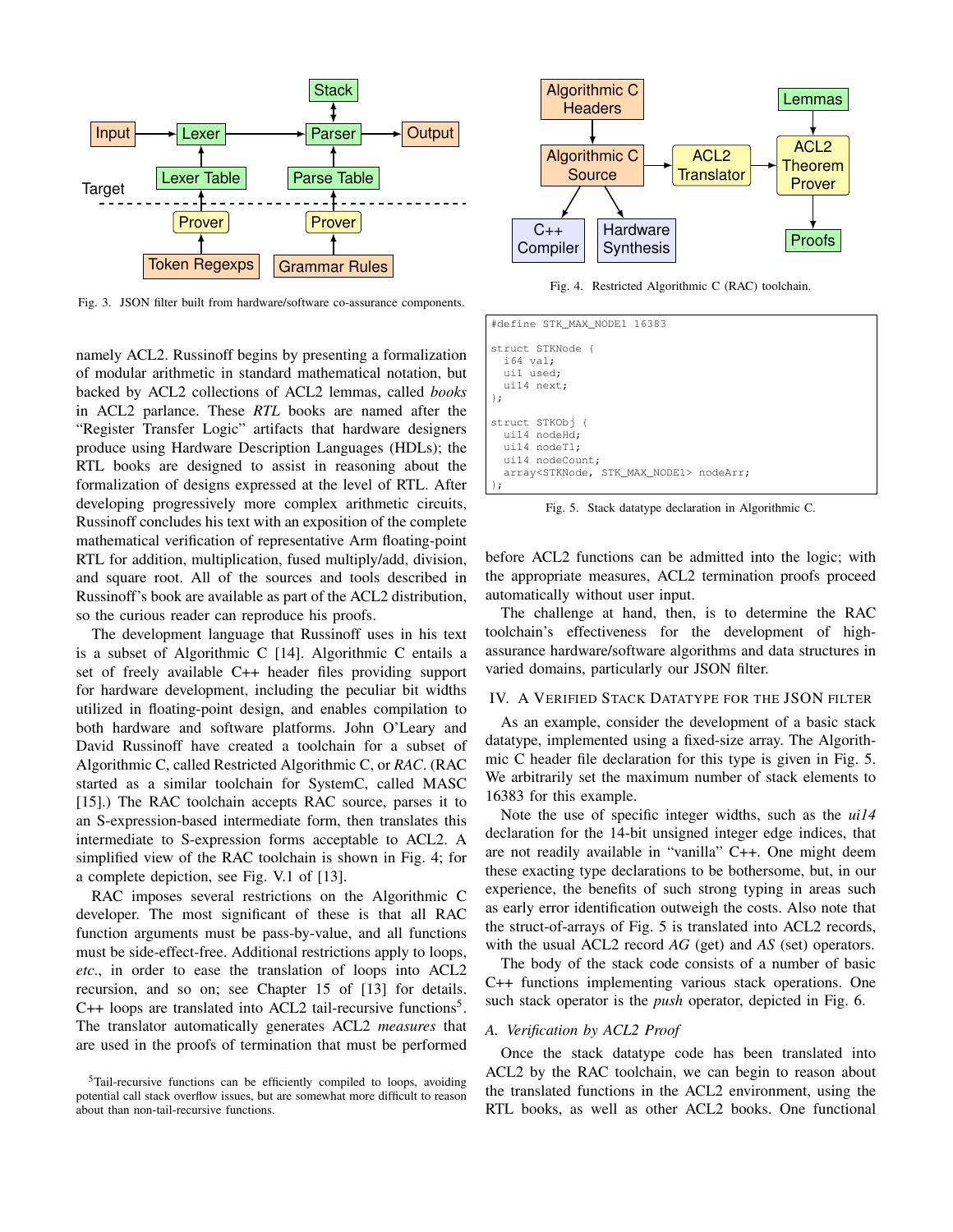```
STYP STK push (i64 v, STKObj amp(SObj))
  if ((SObj.nodeCount == MAX_NODE) || (v == BAD_VAL))return SVAL;
  } else {
   ui14 prevHd = SObj.nodeHd;
   ui14 index = STK_find_free_node(SObj);
    if (index > STK_MAX_NODE) {
      return SVAL;
    } else {
     SObj.nodeHd = index;
      if (SObj.nodeCount == 0) {
       SObj.nodeTl = index;
      }
     SASN STK_add_node_at_index(index, v, SObj);
      SObj.nodeArr[index].next = prevHd;
      return SVAL;
    }
  }
}
```
Fig. 6. Stack push function in Algorithmic C.

correctness property to prove of our stack representation is that the top-of-stack resulting from a *push* followed by a *pop* is the same as the original top-of-stack, given that space exists for the *push*. This is expressed in ACL2 as

```
(defthm STK_top-of-STK_pop-of-STK_push
  (implies
   (and
    (good-stkp Obj)
    (spacep Obj)
    (acl2::signed-byte-p 64 n)
    (>= n *STK_MIN_VAL*)(= (STK_top (STK_pop (STK_push n Obj)))
      (STK_top Obj))))
```
where *good-stkp* is a well-formedness predicate for the stack object, and *spacep* is true if there is space for more elements on the stack. ACL2 readily proves this theorem after a few basic lemmas are introduced.

## *B. Validation by Simulation*

In addition to formal verification of the stack datatype, we can perform validation of the datatype via simulation, both within ACL2, as well as via the C++ compilation and Hardware Synthesis paths depicted in Fig. 4. We have introduced some "preprocessor magic" to the return types, struct types, and return statements of our code so that larger structs can be used in C++ simulations, with the usual pass-byreference semantics, while preserving the RAC pass-by-value restrictions for analysis.

## V. RESULTS

We were able to successfully realize a JSON lexical analyzer and syntactic analyzer in RAC for a significant subset of JSON (we chose not to deal with the complexities of, *e.g.*, Unicode in this first experiment). In our implementation, an input message (sequence of bytes) is presented to the lexical analyzer, and the tokens generated by the lexer are then directly fed to the syntactic analyzer. If the lexical and syntactic analyses both succeed, an input-bytes-to-token map, as well as a parse tree, are generated, and the message is allowed to be further processed by the UAV software; otherwise the input message is rejected. The code for the JSON filter comprised some 1800 RAC source lines, as well as approximately 600 lines of ACL2 theorems specific to the correctness of the JSON filter. All work was performed using the RAC tools provided as part of ACL2 version 8.2 running on Mac OS X.

We were able to test our JSON filter on concrete input messages by running the executable binary code generated by compiling the RAC code using the clang compiler, as well as by invoking the (automatically translated) JSON filter functions in ACL2 from the ACL2 read/eval/print loop; these two approaches yielded identical test results. We also measured performance of our compiled JSON lexer/parser, using test JSON input from [12]. The RAC-derived executable was some 20% faster than a lexer/parser generated by the (unverified) Menhir parser generator [16], running on the same hardware, and presented with the same input. The verified parser reported in [12] is 2-4 times slower than the Menhir-generated version.

#### VI. RELATED WORK

Much of the work on system-level formal verification has been performed in the context of higher-level Model-Based System Engineering languages such as AADL [17], or Simulink/Stateflow (*e.g.* [18], [19]). Most of the formal verification work of which we are aware utilizes model checkers to establish Linear Temporal Logic (LTL) or Computation Tree Logic (CTL) properties. While hardware/software codesign is enabled by these system-level architecture and design tools, very little has been done on true hardware/software coassurance. Notable work has been done on the development of High-Assurance Domain-Specific languages targeting both hardware and software implementation (*e.g.* [20], [21]).

Floating-point hardware verification utilizing theorem proving technology has a notable history (*e.g.* [22], [23], [13]). Many of these efforts have focused on engineering artifacts expressed using traditional Hardware Description Languages, such as Verilog; Russinoff's work using Algorithmic C is a notable exception.

Many tools exist for the verification of C code. Tools that take a similar approach to ours include Appel's Hoare Logic for CompCert C [24], which is derived from the operational semantics of the CompCert verified C compiler in Coq [25]. The AutoCorres tool [26] arose out of the seL4.verified operating system verification effort; it translates ASTs from a parser for the restricted C dialect used in seL4 to Schirmer's SIMPL theory in Isabelle/HOL [27].

#### VII. CONCLUSION AND FUTURE WORK

We have explored methods and tools for enhancing the safety and security of critical systems using a hardware/software co-assurance approach. We employed a state-ofthe-art toolchain, Restricted Algorithmic (RAC), due to Russinoff and O'Leary, and documented in Russinoff's floatingpoint hardware verification book, to develop high-assurance architectural transformations that can be realized as hardware,